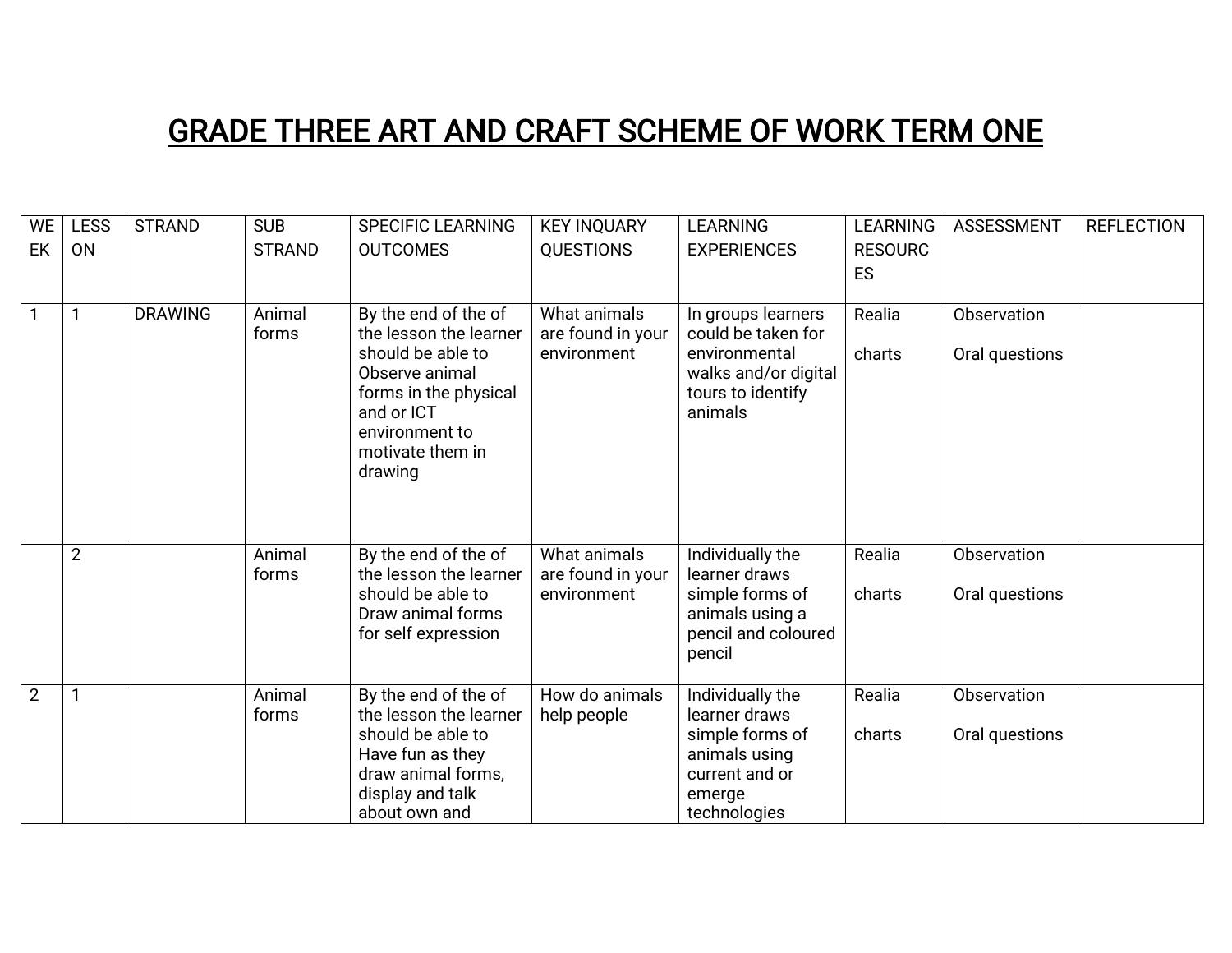|                |                |                                   |                | other's work                                                                                                                                                                 |                                                                                           |                                                                                                                       |                         |                               |
|----------------|----------------|-----------------------------------|----------------|------------------------------------------------------------------------------------------------------------------------------------------------------------------------------|-------------------------------------------------------------------------------------------|-----------------------------------------------------------------------------------------------------------------------|-------------------------|-------------------------------|
|                | $\overline{2}$ |                                   | Human<br>forms | By the end of the of<br>the lesson the learner<br>should be able to<br>Observe human<br>forms in the physical<br>or ICT environment<br>as motivation in<br>drawing           | Who do you<br>admire in the<br>community                                                  | <b>Class discussion</b><br>on members of the<br>school<br>environment                                                 | <b>Realia</b><br>charts | Observation<br>Oral questions |
| 3              | $\mathbf{1}$   |                                   | Human<br>forms | By the end of the of<br>the lesson the learner<br>should be able to<br>Draw human forms<br>free hand or using<br>current and emerging<br>technologies for self<br>expression | Who do you<br>admire in the<br>community                                                  | Individually draw<br>simple human<br>forms using pencils<br>and coloured<br>pencils                                   | Realia<br>charts        | Observation<br>Oral questions |
|                | $\overline{2}$ |                                   | Human<br>forms | By the end of the of<br>the lesson the learner<br>should be able to<br>Have fun as they<br>draw human forms                                                                  | How do learners<br>react and<br>appreciate the<br>media used in<br>drawing human<br>forms | The learner to<br>display and talk<br>about own and<br>others work                                                    | Realia<br>charts        | Observation<br>Oral questions |
| $\overline{4}$ | $\mathbf{1}$   | <b>PAINT AND</b><br><b>COLOUR</b> | Painting       | By the end of the of<br>the lesson the learner<br>should be able to<br>Observe samples of<br>simple painted<br>pictures based on<br>stories from the                         | What picture are<br>in the story?                                                         | <b>Class discussion</b><br>on the simple<br>painted pictures<br>based on stories<br>observed at the<br>inquiry corner | Realia<br>charts        | Observation<br>Oral questions |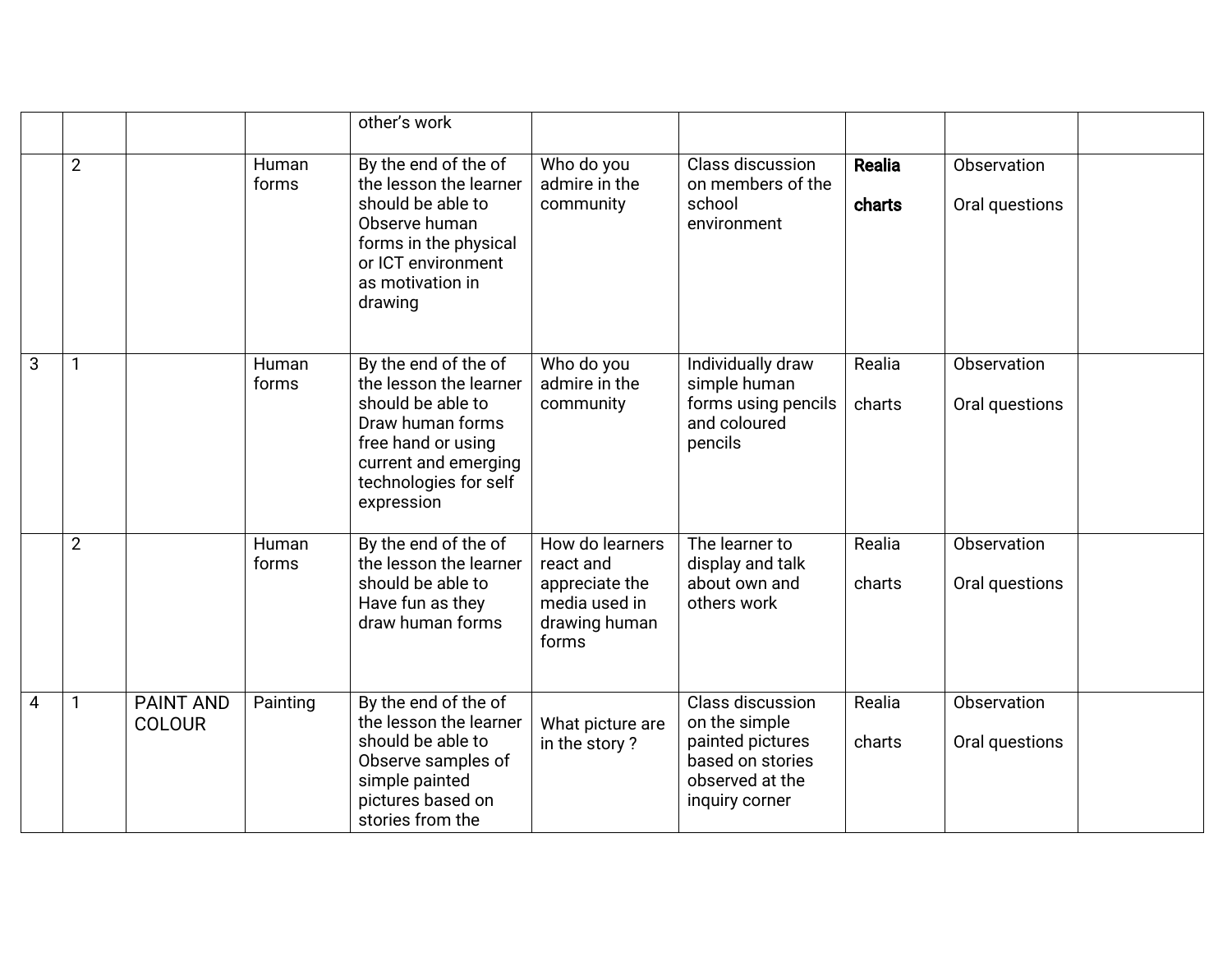|   |                |                                 |                        | inquiry corner for<br>motivation                                                                                                                                                                    |                                                            |                                                                                                                                             |                  |                               |  |
|---|----------------|---------------------------------|------------------------|-----------------------------------------------------------------------------------------------------------------------------------------------------------------------------------------------------|------------------------------------------------------------|---------------------------------------------------------------------------------------------------------------------------------------------|------------------|-------------------------------|--|
|   | $\overline{2}$ |                                 | Painting               | By the end of the of<br>the lesson the learner<br>should be able to<br>Paint simple pictures<br>based on stories for<br>self-expression using<br>brushes or current<br>and emerging<br>technologies | What do you like<br>in the picture?                        | The learner could<br>be guided to paint<br>simple pictures<br>based on simple<br>stories using<br>brushes for self-<br>expression           | Realia<br>charts | Observation<br>Oral questions |  |
| 5 |                | <b>PATTERN</b><br><b>MAKING</b> | Hand print<br>patterns | By the end of the of<br>the lesson the learner<br>should be able to<br>Observe hand printed<br>patterns from<br>teachers' samples<br>from the inquiry<br>corner for motivation                      | What patterns<br>can you see<br>around the<br>environment? | In groups, learners<br>to observe hand<br>printed patterns<br>from teacher's<br>samples to help in<br>creating<br>decorations for<br>beauty | Realia<br>charts | Observation<br>Oral questions |  |
|   | $\overline{2}$ |                                 | Hand print<br>patterns | By the end of the of<br>the lesson the learner<br>should be able to<br>Print patterns using<br>hands or current and<br>emerging<br>technologies for<br>decoration                                   | What materials<br>have been used<br>to make the<br>pattern | Individually the<br>learner to print<br>patterns using<br>hands and or<br>current and<br>emerging<br>technologies for<br>decoration.        | Realia<br>charts | Observation<br>Oral questions |  |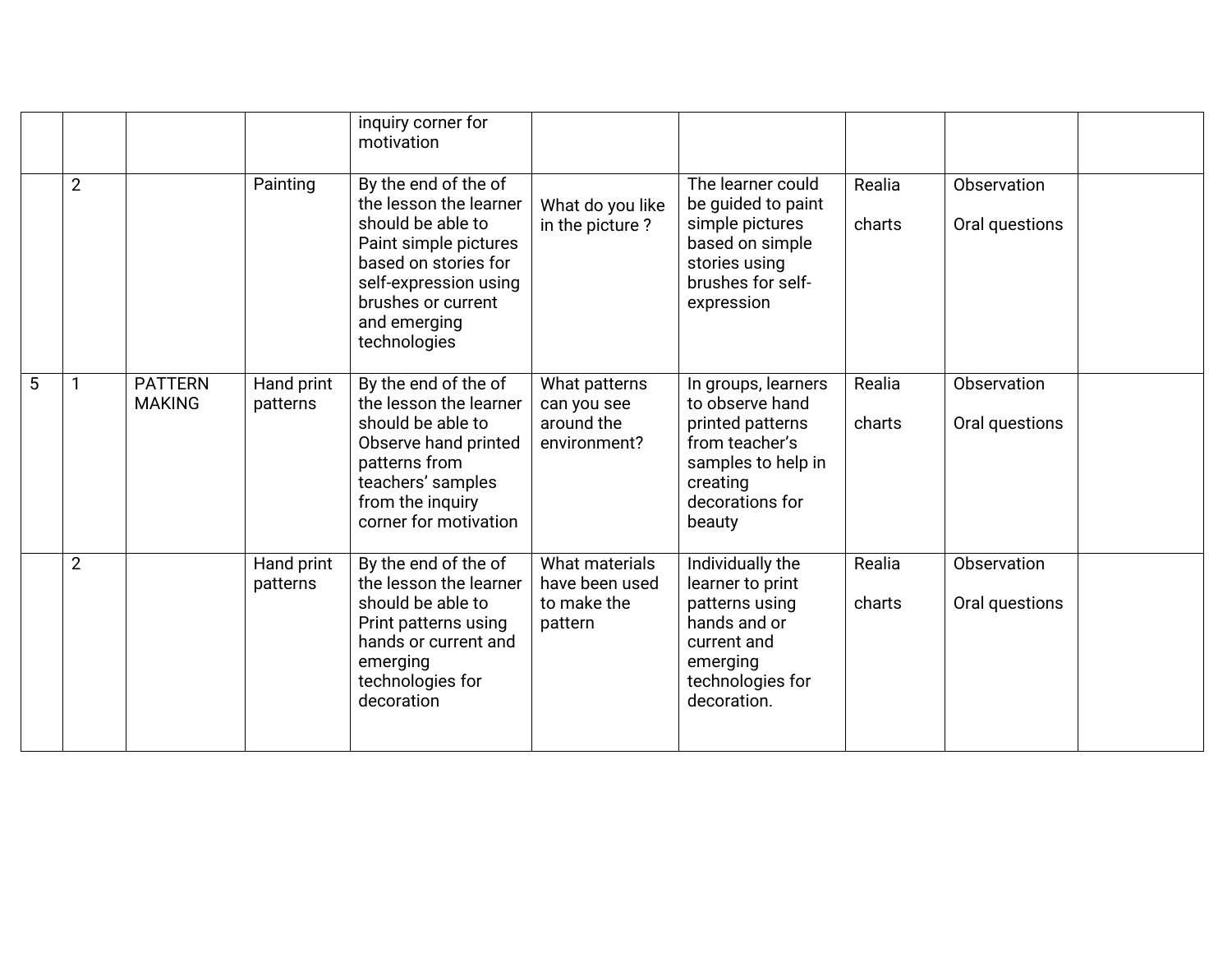| 6 | -1             |                                     | Leaf print<br>patterns         | By the end of the of<br>the lesson the learner<br>should be able to<br>Print coloured<br>patterns using<br>leaves, for decoration   | Can you identify<br>various shapes<br>of leaves in the<br>environment | In groups learners<br>could be taken for<br>physical or digital<br>environmental<br>tours to identify<br>leaves that could<br>be used to make<br>coloured prints | Realia<br>charts | Common<br>accidents and<br><b>Basic First aid</b> |  |
|---|----------------|-------------------------------------|--------------------------------|-------------------------------------------------------------------------------------------------------------------------------------|-----------------------------------------------------------------------|------------------------------------------------------------------------------------------------------------------------------------------------------------------|------------------|---------------------------------------------------|--|
|   | $\overline{2}$ |                                     | Leaf print<br>patterns         | By the end of the of<br>the lesson the learner<br>should be able to<br>Have fun printing<br>coloured patterns<br>with leaves.       | Can you identify<br>various shapes<br>of leaves in the<br>environment | Individually the<br>learners print<br>coloured patterns<br>with leaves for<br>decoration                                                                         | Realia<br>charts | Observation<br>Oral questions                     |  |
| 7 | $\mathbf{1}$   |                                     | <b>Block print</b><br>patterns | By the end of the of<br>the lesson the learner<br>should be able to<br>Print patterns using a<br>block for decoration               | How do we print<br>decorative<br>patterns with<br>blocks              | Individually the<br>learners print<br>decorative patterns<br>using blocks                                                                                        | Realia<br>charts | Observation<br>Oral questions                     |  |
|   | $\overline{2}$ |                                     | <b>Block print</b><br>patterns | By the end of the of<br>the lesson the learner<br>should be able to<br>Have fun printing<br>patterns with a block<br>for decoration | How do we print<br>decorative<br>patterns with<br>blocks              | Learners to display<br>and talk about own<br>and each other's<br>block prints                                                                                    | Realia<br>charts | Observation<br>Oral questions                     |  |
| 8 | 1              | <b>MOUNTING</b><br><b>TECHNIQUE</b> | Photomon<br>tage               | By the end of the of<br>the lesson the learner                                                                                      | How do we<br>create                                                   | In groups learners<br>could source                                                                                                                               | <b>Realia</b>    | <b>Observation</b>                                |  |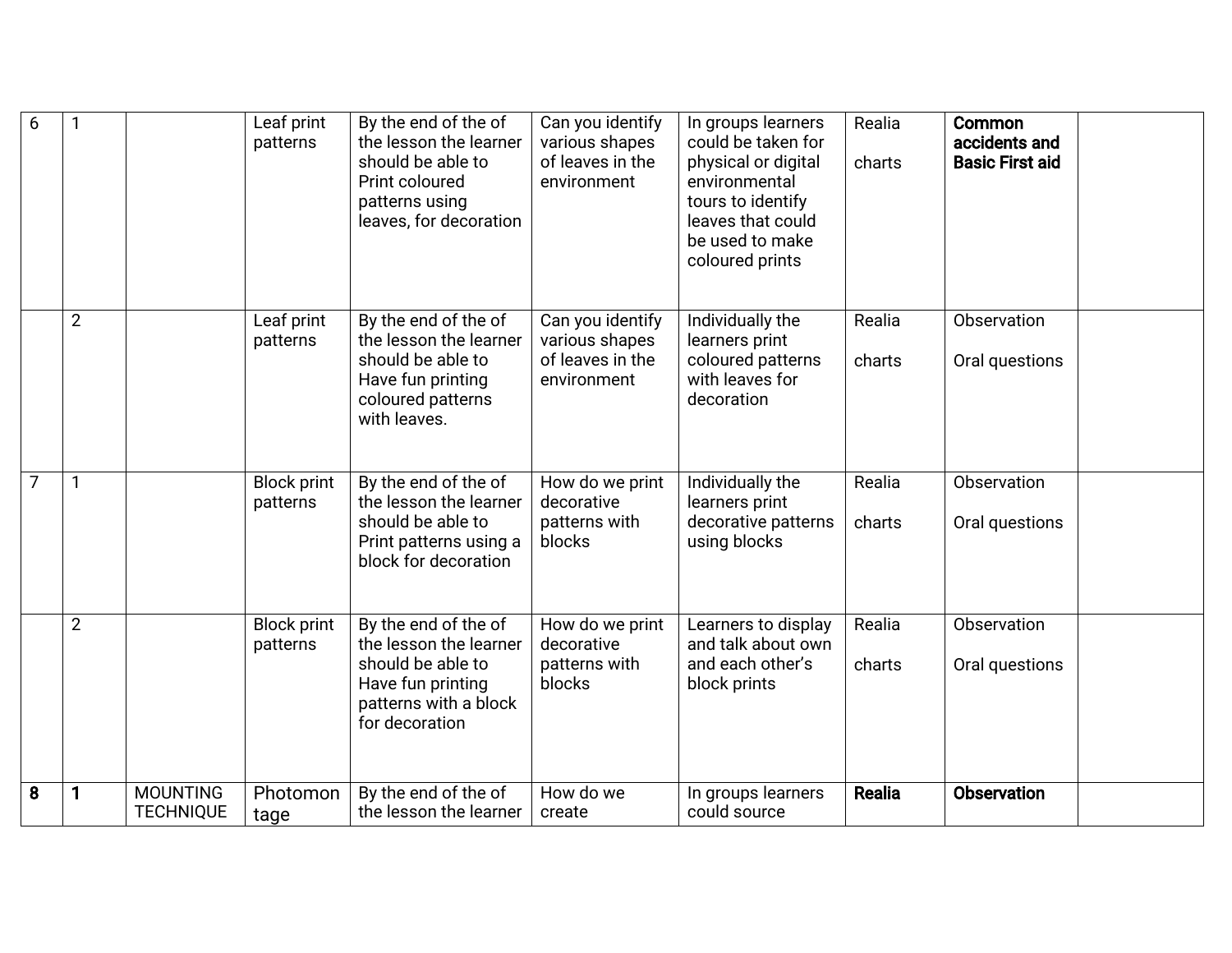|   |                | S                                  |                                              | should be able to<br>Source different<br>types of pictures<br>from print media that<br>can be used to create<br>photomontage                                                | photomontage<br>pictorial<br>compositions<br>using cur out?                        | different types of<br>pictures from print<br>media that can be<br>used to create<br>photo montage       | charts           | <b>Oral questions</b>         |  |
|---|----------------|------------------------------------|----------------------------------------------|-----------------------------------------------------------------------------------------------------------------------------------------------------------------------------|------------------------------------------------------------------------------------|---------------------------------------------------------------------------------------------------------|------------------|-------------------------------|--|
|   | $\overline{2}$ |                                    | Photomon<br>tage                             | By the end of the of<br>the lesson the learner<br>should be able to<br>Create simple<br>pictorial composition<br>in montage using cut<br>out pictures                       | How do we<br>create<br>photomontage<br>pictorial<br>compositions<br>using cur out? | Individually create<br>simple pictorial<br>composition in<br>photomontage<br>using cut out<br>pictures  | Realia<br>charts | Observation<br>Oral questions |  |
| 9 | 1              |                                    | Photomon<br>tage                             | By the end of the of<br>the lesson the learner<br>should be able to<br>Have fun while<br>creating simple<br>pictorial composition<br>in montage                             | How do we<br>create<br>photomontage<br>pictorial<br>compositions<br>using cur out? | Learners to<br>display and talk<br>about own and<br>other work                                          | Realia<br>charts | Observation<br>Oral questions |  |
|   | $\overline{2}$ | <b>DECORATIN</b><br><b>G FORMS</b> | Decorating<br>three<br>dimension<br>al forms | By the end of the of<br>the lesson the learner<br>should be able to<br>Observe teacher<br>samples and or<br>digital media of<br>decorated 3D forms<br>to help in motivation | How do we<br>decorate 3D<br>forms using<br>found materials                         | In groups learners<br>could observe<br>teacher samples<br>and or digital<br>media of decorated<br>forms | Realia<br>charts | Observation<br>Oral questions |  |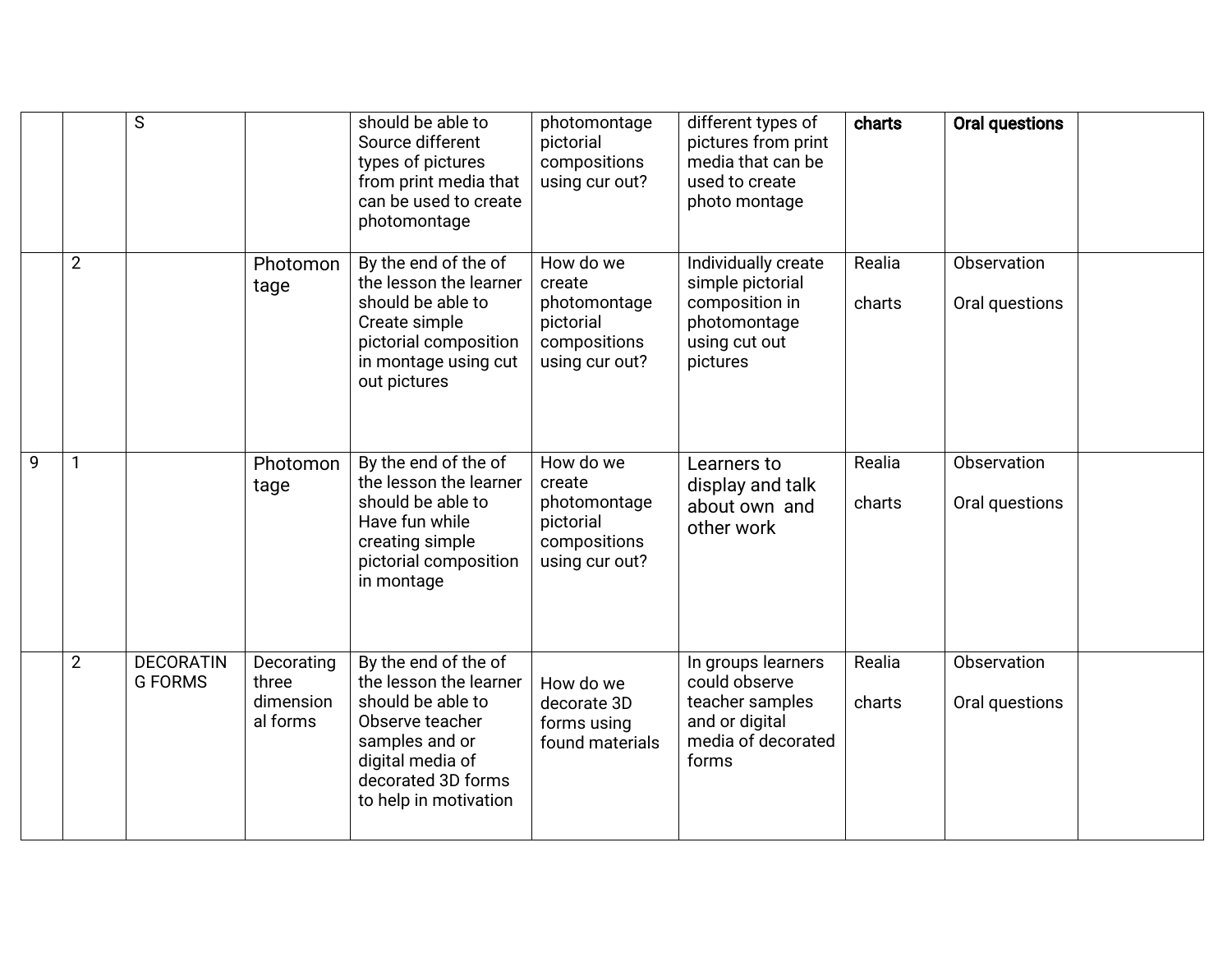| 10 | $\mathbf{1}$   |                      | Decorating<br>three<br>dimension<br>al forms | By the end of the of<br>the lesson the learner<br>should be able to<br>Decorate three<br>dimensional forms<br>using found<br>materials                                                                                          | How do we<br>decorate 3D<br>forms using<br>found materials                   | In groups learners<br>to experiment with<br>materials to<br>decorate three<br>dimensional forms<br>using found<br>materials eg shells,<br>buttons, beads,<br>inedible seeds etc                                                       | Realia<br>charts | Observation<br>Oral questions |  |
|----|----------------|----------------------|----------------------------------------------|---------------------------------------------------------------------------------------------------------------------------------------------------------------------------------------------------------------------------------|------------------------------------------------------------------------------|---------------------------------------------------------------------------------------------------------------------------------------------------------------------------------------------------------------------------------------|------------------|-------------------------------|--|
|    | $\overline{2}$ |                      | Decorating<br>three<br>dimension<br>al forms | By the end of the of<br>the lesson the learner<br>should be able to<br>Have fun while<br>decorating three<br>dimensional forms<br>using found<br>materials                                                                      | How do we<br>decorate 3D<br>forms using<br>found materials                   | Learners to display<br>and talk about their<br>own and others<br>work                                                                                                                                                                 | Realia<br>charts | Observation<br>Oral questions |  |
| 11 | $\mathbf{1}$   | <b>ORNAMENT</b><br>S | Double<br>strand<br>knotted<br>necklaces     | By the end of the of<br>the lesson the learner<br>should be able to<br>Observe beaded<br>ornaments from<br>teacher's samples<br>and or ICT media to<br>help in making<br>necklaces using<br>double strand<br>knotting technique | What materials<br>can be used<br>from the<br>environment in<br>making beads? | In groups learners<br>to identify from<br>teacher samples<br>and or ICT media<br>sample necklaces<br>using local<br>techniques and<br>materials e.g. glass<br>beads, plastic<br>beads, clay beads,<br>wooden beads,<br>bone beads etc | Realia<br>charts | Observation<br>Oral questions |  |
|    | $\overline{2}$ |                      | Double                                       | By the end of the of                                                                                                                                                                                                            | What materials                                                               | In groups experiment                                                                                                                                                                                                                  | Realia           | Observation                   |  |